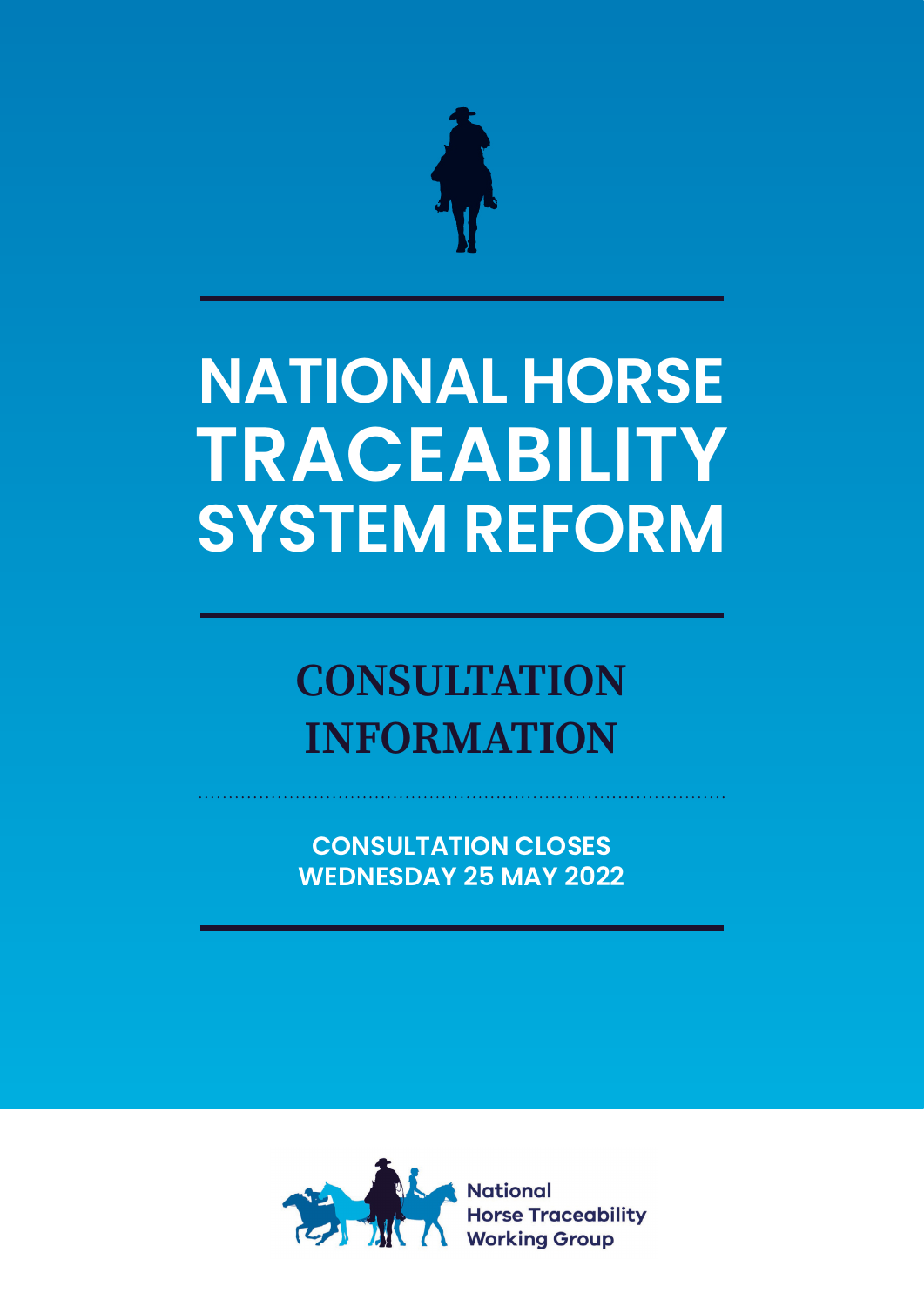## **National Horse Traceability System Reform**

The [National Horse Traceability Working Group](https://agriculture.vic.gov.au/livestock-and-animals/horses/horse-traceability#:%7E:text=The%20National%20Horse%20Traceability%20Working%20Group%20(NHTWG)%20is%20a%20non,donkeys%20and%20mules%20in%20Australia.) (NHTWG) is a non-statutory committee constituted by the Agriculture Ministers' Meeting and the Australasian Racing Ministers' Conference to provide advice on matters relating to the design and introduction of a traceability system with a biosecurity focus for horses, donkeys and mules in Australia.

## **Membership**

The NHTWG is chaired by Mr Stuart McLean OAM and includes representatives from:

- Animal Health Australia
- Harness Racing Australia
- Racing Australia
- Royal Society for the Prevention of Cruelty to Animals
- Australian Horse Industry Council
- Equestrian Australia
- The Australian and State and Territory Governments.

## **Why is there a need for a National Horse Traceability System (NHTS)?**

Horses can act as vectors in the spread of infectious diseases, such as Equine Influenza, and other diseases, such as Hendra and Vesicular Stomatitis, that have potentially significant market access and/or human health impacts. In the event of an emergency animal disease outbreak, it is essential that horses of interest can be located quickly and reliably to manage the spread of disease.

Effective tracing enables authorities to promptly deliver preventative measures to reduce the duration of a disease outbreak and provide considerable animal health and commercial benefits. The ability to accurately identify horses is also important when collecting disease surveillance information, including sampling for diagnostic purposes.

## **Purpose of the NHTWG**

The NHTWG is tasked with providing recommendations regarding the implementation of a National Horse Traceability System (NHTS) to the Agriculture Ministers' Meeting in mid-2022.

As part of this work, the NHTWG is:

a. Considering and making recommendations on the design, introduction, operation, legal framework and enforcement of a traceability system, addressing biosecurity, welfare and broader horse industry and stakeholder needs.

- b. Reviewing existing national livestock and companion animal traceability and register schemes to guide the approach, design and operation of a system for the horse sector.
- c. Reviewing existing horse tracing efforts and data collection arrangements in Australia.
- d. In consultation with stakeholders, considering the funding, policy, legal, communications and compliance requirements to support a proposed NHTS.
- e. In consultation with stakeholders, advising on Business Rules to support a proposed NHTS.
- f. In consultation with stakeholders, developing an indicative timetable for the introduction of a proposed NHTS.

The NHTWG acknowledges that traceability can support a number of different objectives but has agreed that biosecurity should be the focus informing the design and implementation of a NHTS. This was reflected in the 2019 Senate committee report entitled ['The feasibility of a](https://www.aph.gov.au/Parliamentary_Business/Committees/Senate/Rural_and_Regional_Affairs_and_Transport/NationalHorseRegister46/Report)  [National Horse Traceability Register for all horses'.](https://www.aph.gov.au/Parliamentary_Business/Committees/Senate/Rural_and_Regional_Affairs_and_Transport/NationalHorseRegister46/Report)

In January 2022, an [independent report by Marsden](https://agriculture.vic.gov.au/__data/assets/pdf_file/0019/834211/Marsden-Jacob-DJPR-Horse-Traceability-Systems-Report.pdf)  [Jacob Associates](https://agriculture.vic.gov.au/__data/assets/pdf_file/0019/834211/Marsden-Jacob-DJPR-Horse-Traceability-Systems-Report.pdf) was released which focused on the potential role of a horse traceability system in the context of biosecurity.

### **Current traceability requirements for the Australian horse community**

In most jurisdictions, property owners and horse carers are required to have a Property Identification Code (PIC) for the properties on which horses reside. The information regarding each PIC held and maintained by the jurisdictions typically includes:

- Species present
- Name of property owner/manager and their contact details
- Name of livestock manager/carer and their contact details, and
- Geospatial information about the parcel/s of land associated with the PIC.

The PIC system is a tool that can enable the movement of horses between locations to be recorded, facilitating prompt traceback and contact tracing should the need arise. PICs enable the location of nearby properties, where susceptible species may also reside, to be quickly identified during a disease outbreak.

Current traceability requirements rely on the PIC system for the horse industry, however some areas of the horse industry have more advanced systems, such as Racing Australia and Harness Racing Australia, to support integrity and performance recording.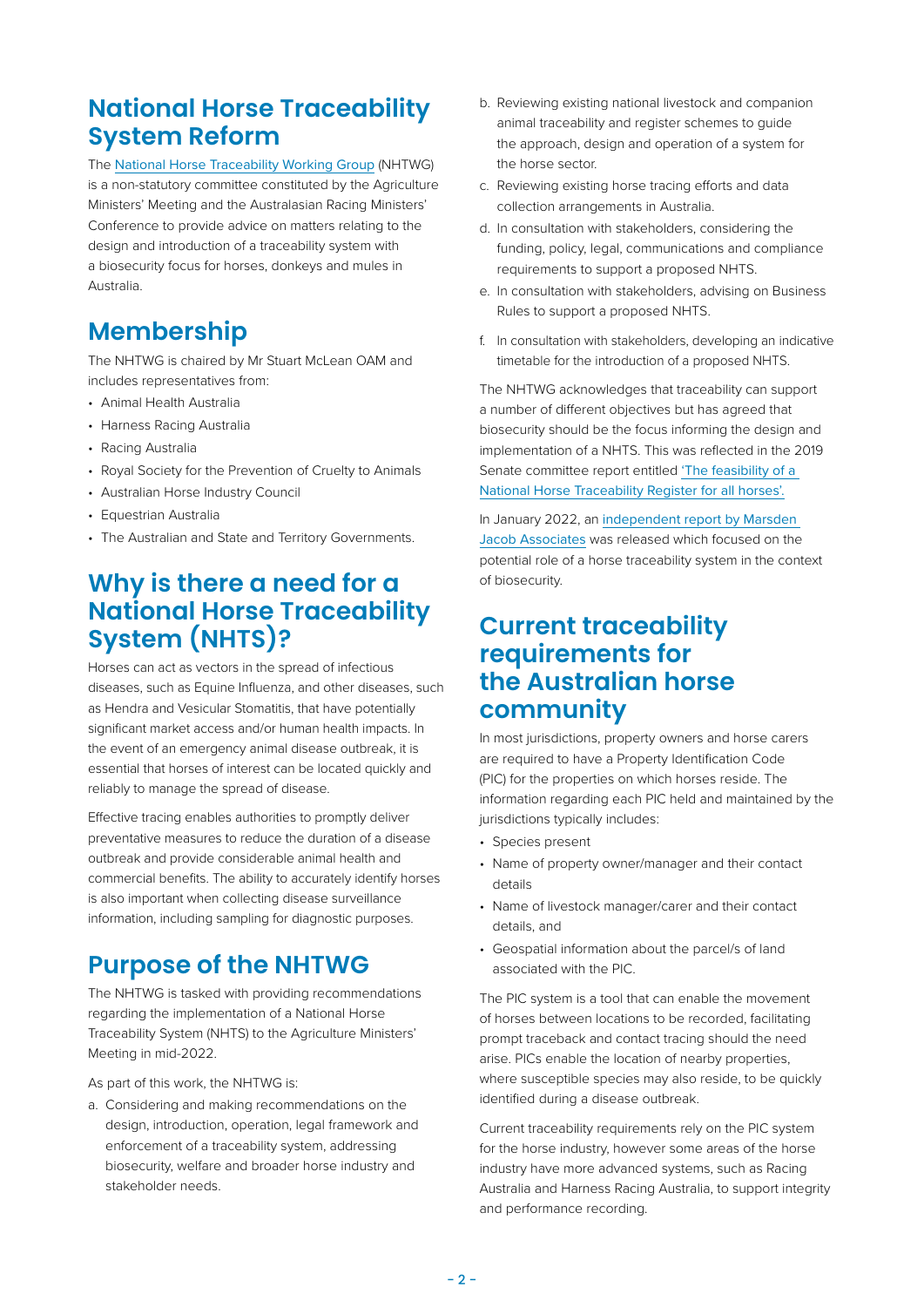## **Proposed traceability requirements for the Australian horse community**

To achieve better preparedness for biosecurity incident responses, the NHTWG supports incrementally improving components of the existing horse traceability framework by:

- Refreshing and maturing the PIC system managed by states and territories.
- Introducing uniform national PIC Business Rules.
- Enabling enforcement of PIC legislation.
- Requiring base level movement information to be recorded by all sectors of the horse industry.

## **Base level starting point**

The Australian horse community is largely unregulated in relation to traceability and any changes to traceability requirements will be new, outside the thoroughbred and standardbred industries. With this in mind, and using the findings of [the Marsden Jacob Associates report](https://agriculture.vic.gov.au/__data/assets/pdf_file/0019/834211/Marsden-Jacob-DJPR-Horse-Traceability-Systems-Report.pdf), the NHTWG agreed that the establishment of a base level traceability system as a starting point will achieve adequate traceability to address biosecurity challenges, would best suit the needs of stakeholders and provides a platform to move in time to incorporate greater complexity. This type of system would deliver functional traceability for biosecurity purposes ahead of considering the need for a more complex NHTS at a future date.

An effective animal traceability system incorporates identification information such as brands, markings and microchips that can link an animal to a responsible person and a location. These components, when linked together, allow authorities to track an animal or group of animals to their properties of residence and to quickly locate associated animals to assist with management of biosecurity challenges.

A base level system does not include mandatory microchipping. The NHTWG proposes to maintain current requirements – it is mandatory where required by specific racing or equestrian authorities and voluntary for any other sector of the industry.

## **Key elements of a traceability system**

The NHTWG proposes the NHTS include the following elements to achieve biosecurity objectives:

a. Adoption of the PIC system administered by the states

and territories. PIC registers contain information on the location of properties, the species present and contact details for the person who is responsible for livestock, including horses, on a property.

- b. Where required by racing or equestrian authorities, or used on a voluntary basis by owners, the use of implanted microchips (transponders) in a standardised manner to permanently identify animals.
- c. Movement recording obligations for horse movements from a biosecurity perspective.
- d. Utilisation of existing industry managed and secure databases that register horses along with their owners, descriptions, brands and markings and, where applicable, their transponder (microchip) numbers.
- e. Endorsement of agreed Business Rules, supported by enabling state and territory legislation.
- f. An ongoing education program for horse industry participants to understand their responsibilities.
- g. Documented arrangements for compliance monitoring, enforcement, evaluation, and periodic review.
- h. The development and use of tools that will allow authorities to quickly access relevant data on registers and databases to determine the history and whereabouts of individual horses, or groups of horses and their companions, specifically for biosecurity purposes.

## **Proposed Business Rules**

The NHTWG has drafted Business Rules that outline the obligations of industry participants relating to property registration, microchip application (where mandated by a sector of the industry), movement records and associated data management.

## **Who will the proposed Business Rules apply to?**

The proposed Business Rules will apply to all horses, donkeys and mules (referred to collectively as horses) and will address the responsibilities of the following industry participants:

- Horse owners and carers
- Transporters
- Selling agents (including saleyard operators, public auctions and online selling platforms)
- Processors (including abattoirs and knackeries)
- Racing authorities and agricultural show and equestrian event organisers
- Studs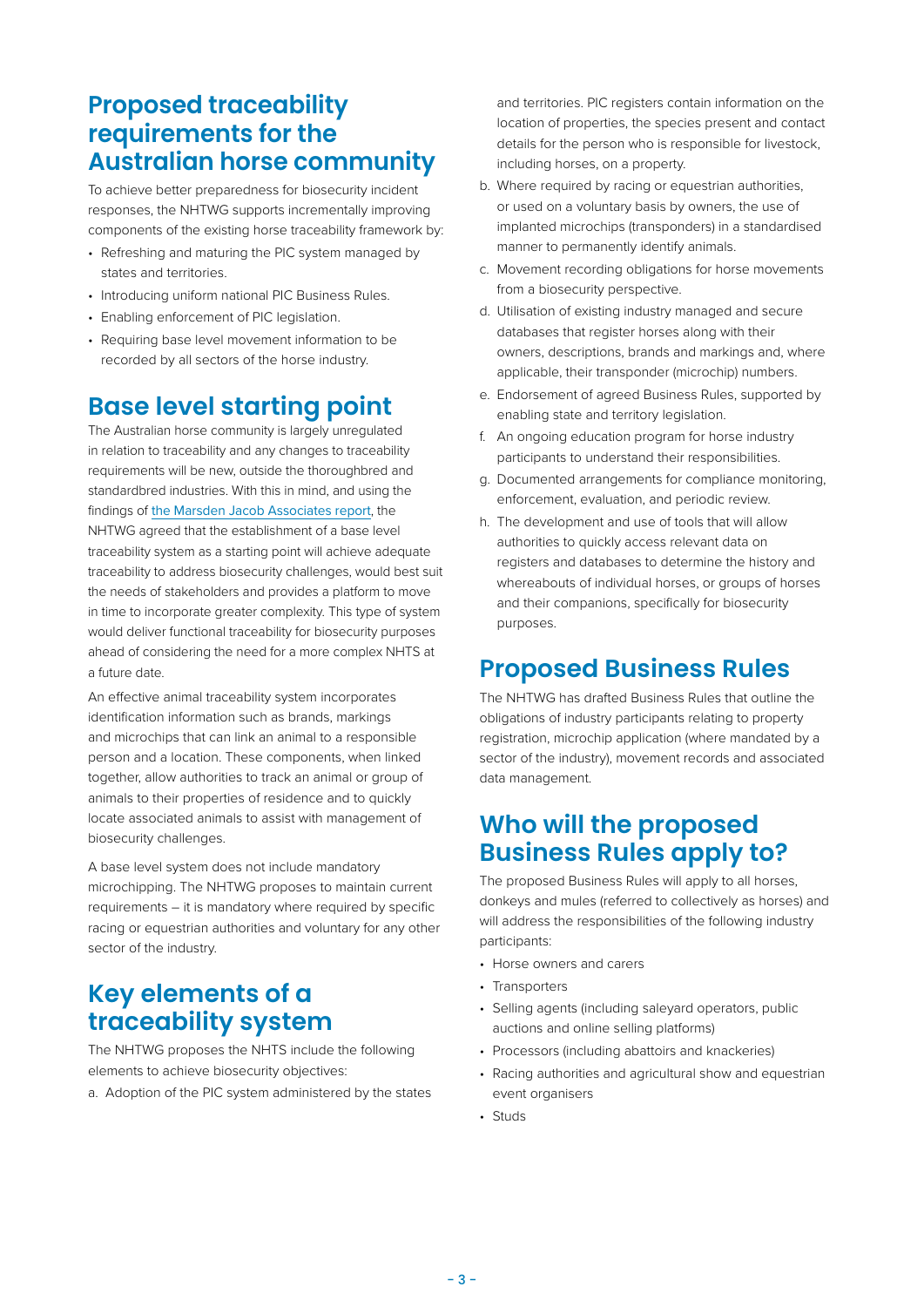## **Key components of the proposed Business Rules**

#### **Movement Record Requirements**

#### **When will a movement record be required?**

A movement record is required when a horse is moving to another property (a location with a different PIC) on which it will then reside.

Movement records are not required where a horse is being temporarily moved to be exercised, attend an equestrian event or show where a record of its attendance is kept by the event organisers, or to receive veterinary treatment, provided the horse will return directly to its property of residence.

#### **Who will have an obligation to create and keep movement records?**

| Owners and<br>carers                                                | Owners and carers will be responsible for<br>creating and keeping records when they<br>move or authorise the relocation of a horse<br>or horses to another PIC.                                                                                                                                                                                                                        |
|---------------------------------------------------------------------|----------------------------------------------------------------------------------------------------------------------------------------------------------------------------------------------------------------------------------------------------------------------------------------------------------------------------------------------------------------------------------------|
| <b>Transporters</b>                                                 | Businesses involved in the transportation<br>of horses between properties including<br>to a saleyard, depot, abattoir, knackery,<br>veterinary clinic, stud farm, agricultural<br>show or equestrian event for any reason or<br>purpose.                                                                                                                                               |
| <b>Selling agents</b>                                               | Persons who operate a saleyard or hold a<br>public auction including auctions held on<br>a farm, at sale venues or at an agricultural<br>show or exhibition. This includes designated<br>horse online selling platforms that are<br>contracted to sell horses.                                                                                                                         |
| <b>Processors</b>                                                   | Persons owning, operating or managing an<br>establishment where horses are processed,<br>including a licensed abattoir or knackery.                                                                                                                                                                                                                                                    |
| Race meetings,<br>agricultural<br>shows and<br>equestrian<br>events | Persons and organisations organising<br>or managing an event at which horses<br>will assemble including but not limited<br>to agricultural shows, race meetings and<br>equestrian events, such as pony club<br>gatherings, polo tournaments, rodeos and<br>campdrafts. This also includes organised<br>non-competition gathering of horses, such<br>as trail riding or fun ride clubs. |
| <b>Studs</b>                                                        | Studs will be responsible for creating and<br>keeping records when they receive horses<br>and when horses leave                                                                                                                                                                                                                                                                        |

#### **What information/data will a person involved in a horse movement need to keep?**

The core details that will need to be recorded and kept are:

- Details regarding the horse/s that were moved
- PIC or address of the property from which the horse/s were dispatched
- PIC or address of the property to which the horse/s were taken
- Date of the movement
- Name and contact details of the person creating the record

#### **What is the suggested timeframe in which a movement record must be created?**

A movement record must be created within 24 hours of a movement or within 24 hours of a horse being processed at an abattoir or knackery.

#### **Record Keeping Requirements**

**What is the suggested timeframe a record must be kept for?**

A minimum of 6 months.

#### **What is the suggested timeframe that the record must be retrievable by the person who generated it?**

Upon request by an authorised officer specifically for biosecurity or compliance monitoring purposes.

#### **How can records be stored?**

Movement records can be stored by industry participants in a retrievable electronic format, such as a computer program, database or spreadsheet, or on paper if the electronic storage of records is not feasible. The Business Rules are not prescriptive on the method by which records are created and kept – only that they must be retrievable if requested by an authorised state/territory biosecurity officer.

## **Traceability outcome**

In response to a biosecurity incident, the expected outcome associated with the implementation and operation of the proposed Business Rules is to enable:

- Horses of interest to be traceable within 24 hours to properties (PICs) on which they have resided or visited (traceback).
- Horses co-residing with or have been in contact with horses of interest to be located within 24 hours (contact tracing).
- Details of horse movements over the past six months to be available for review.